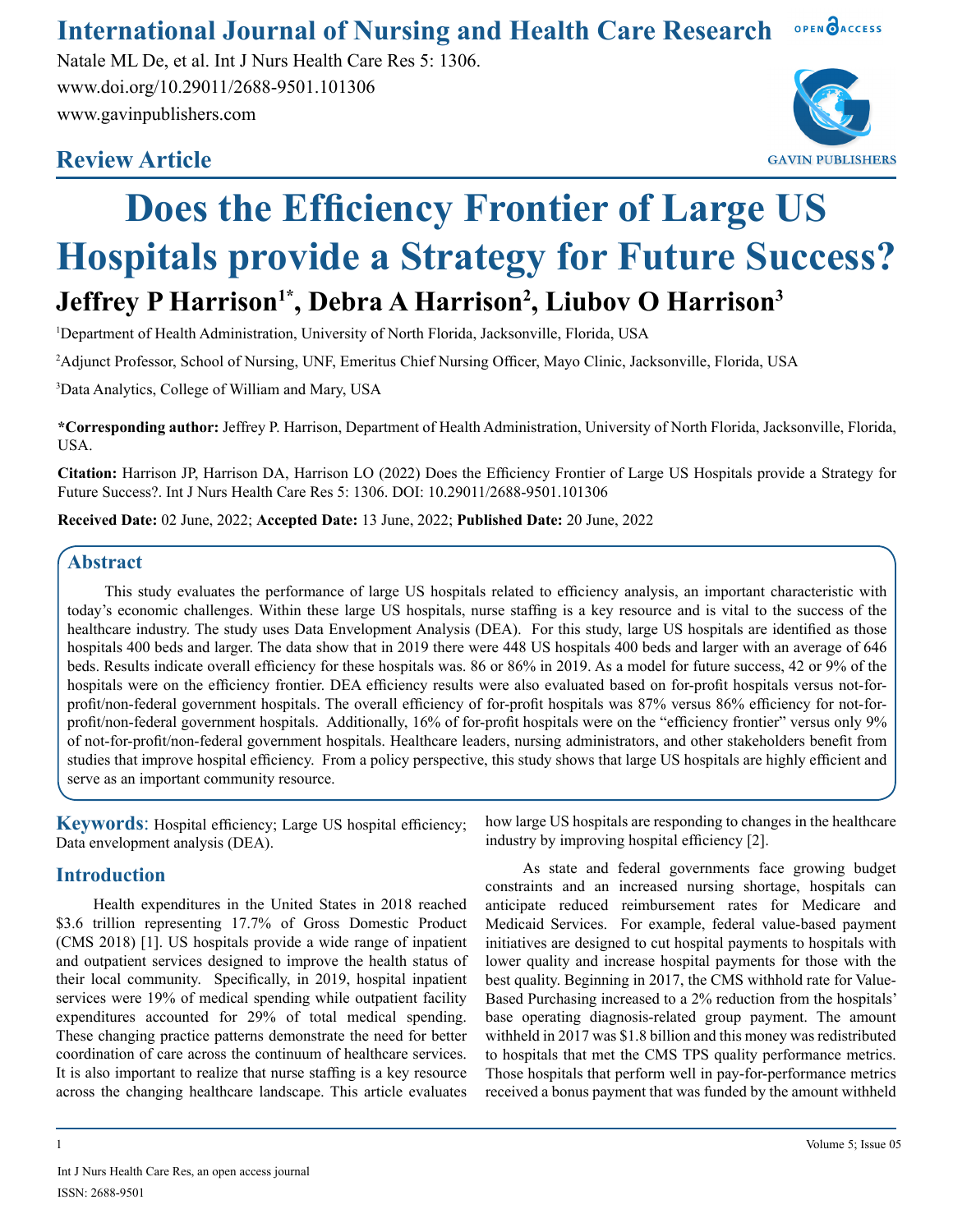from hospitals that did not meet quality requirements [3]. History suggests CMS will continue to look for innovative approaches that will reduce cost while increasing healthcare quality and value. As a result, large US hospitals are being challenged to increase efficiency in order to gain greater access to capital and remain competitive in the changing healthcare market [3]. This has important implications for nursing leadership as well as nursing practice in the coming years.

As industry pressures mount many hospitals are being acquired, merging or closing. Those hospitals that approach the efficiency frontier have the best opportunity for profitability and long-term survival. As discussed by Cooper, Seiford & Tone (2003), the "efficiency frontier" is where inputs and outputs are maximized [4]. This efficiency frontier becomes the optimal solution as large US hospitals search for the best hospital operations model.

Many healthcare executives believe that efficiency is the key to the future success of the healthcare system. As discussed by Rosko and Mutter (2011), improvements in efficiency allow a reduction in costs without negatively affecting quality or the access to healthcare [5]. More recently found hospitals on the efficiency frontier were larger, had higher occupancy rates, were part of a health system, and were more profitable [6]. These findings show that large US hospitals should use the "efficiency frontier" as a model for future success.

#### **Literature Review**

The Institute of Medicine (IOM) was founded in 1970 as a nongovernmental not-for-profit organization with a mandate to provide impartial recommendations to improve US healthcare [7]. The IOM in its report titled "Crossing the Quality Chasm" identified efficiency as one of six aims for the US health system in the twenty-first century. The IOM defined efficiency as reducing waste as well managing inputs of resources with a goal to maximize output (IOM 2001) [7].

Today, US hospitals are forced to operate in an extremely turbulent and competitive marketplace. This environment leads to increases in uncompensated care and declining operating margins. These financial difficulties can limit a hospitals ability to acquire new technology, meet nursing staffing requirements, and invest in new facilities [8]. As discussed by Giancotti et al. (2017), larger hospitals are able to leverage greater economies of scale resulting in lower average costs and improved clinical outcomes [9]. Therefore, large hospitals can use efficiency to identify the optimal production level given a fair allocation of resources. Faced with the threat of reduced reimbursement, greater efficiency is important to continued hospital operations.

By 2020, more than 559 Medicare Accountable Care Organizations (ACO's) have been established and serve more than 12.3 million Americans. It is estimated that ACOs have produced

a net savings of almost \$740 million (NAACOS, 2020) [10]. This increase in ACO's has been driving change in the healthcare system and is putting the greatest pressure on hospitals. Most ACOs pay hospitals on a capitated (per person per month basis) or pay the hospital based on a discounted price. As a result, hospitals face added financial risks that may be impossible to control. Increased administrative costs also add significantly to hospital expenses. These factors could reduce a hospital's ability to generate profit and jeopardize its long-term survival [2].

#### **Research Questions**

This study analyzed 2019 American Hospital Association (AHA) data on large nonfederal, acute care US hospitals of 400 beds and greater to evaluate hospital efficiency. The primary research question was: What are the characteristics of large hospitals that operate on the efficiency frontier? The following underlying research questions are provided:

- To identify those large US hospitals on the efficiency frontier and calculate the level of inefficiency in those organizations not on the efficiency frontier.
- Are large US hospitals efficiently managing their key input resources, including staffing, during the hospital production process?
- • Is there a difference in the efficiency of large for-profit hospitals versus large NFP/nonfederal government hospitals?
- How can a large US hospital improve it overall efficiency?

# **Measuring Efficiency**

As discussed by Cooper, Seiford & Tone (2003), technical efficiency refers to the sources of waste that can be eliminated without worsening any other input or output [4]. This study utilizes technical efficiency analysis by measuring the inputs used to create outputs. Optimization is achieved when no other use of resources can improve efficiency and becomes the "efficiency frontier".

Technical efficiency studies treat staffing (FTEs), operating expenses, and hospital beds as inputs used to create outputs of healthcare services. Measuring the level of efficiency involves comparing large hospitals to identify the most efficient organizations. This efficiency frontier, reflected by a score of 1.0, represents production at the highest levels.

# **Data Envelopment Analysis**

According to Giancotti et al. (2017), DEA is the most frequently employed quantitative method used to measure hospital efficiency [9]. DEA is a non-parametric approach that estimates efficiency scores from hospital data by using linear programming techniques. DEA remains the preferred method of efficiency analysis in hospitals because it evaluates multiple outputs of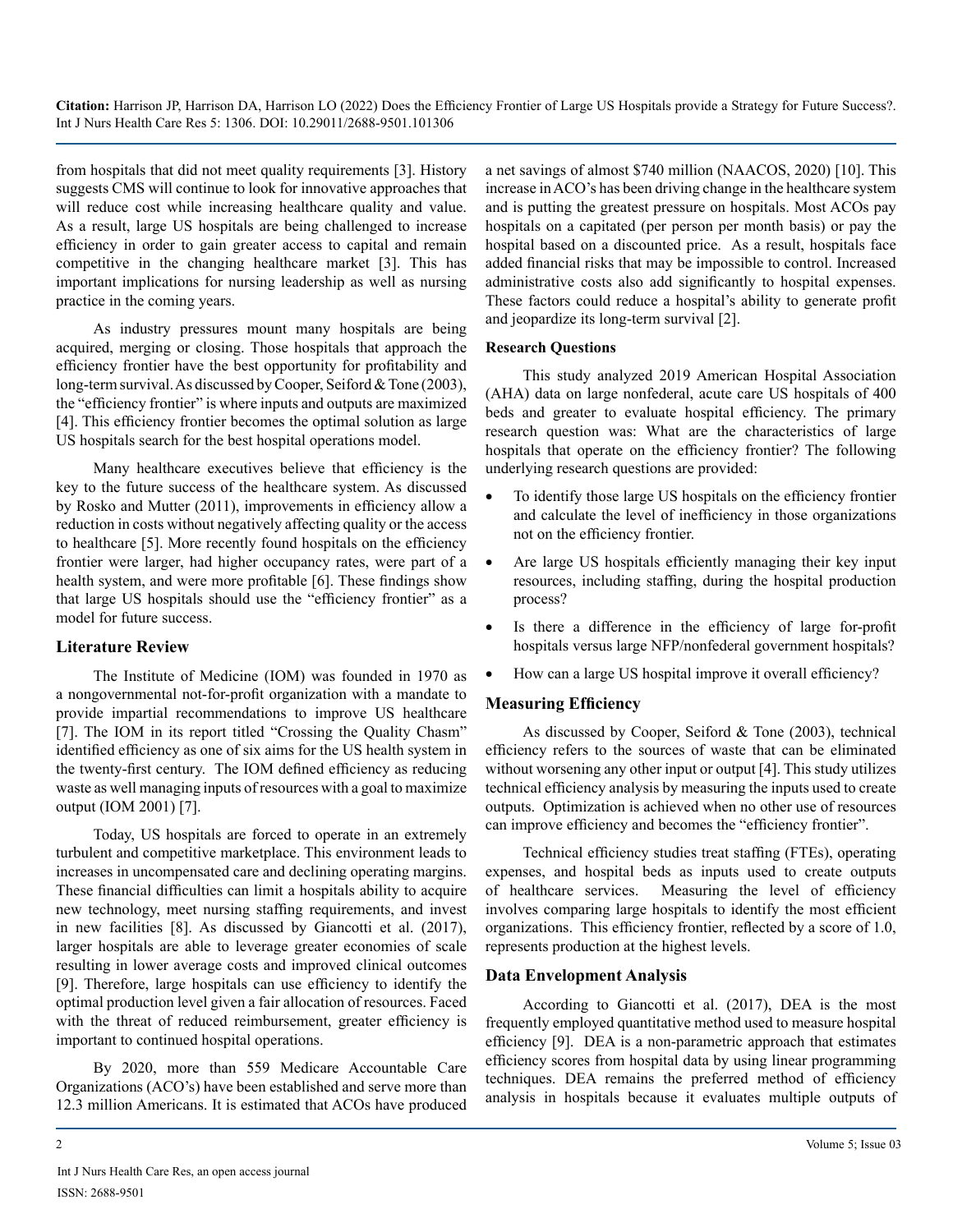production in an environment where it is difficult to obtain input and output cost/price data. Data Envelopment Analysis (DEA) is an analytic tool that redirects emphasis from financial assessment toward optimizing performance and decision-making. As a result, DEA is a good decision-making tool for measuring the efficiency of an organization relative to its peers.

Efficiency can be used to evaluate whether larger hospitals are more or less efficient than smaller ones. Their meta-analysis indicates that in US hospitals diseconomies of scale can be expected to occur below 200 beds and above 600 beds (Giancotti et al. 2017) [9]. This supports the premise that large hospitals take full advantage of economies of scale by producing maximum output per unit of input and thereby reducing the average unit cost of production.

From an efficiency perspective, DEA evaluates inputs (beds, FTE staffing, and operating expenses) in relation to outputs (inpatient days, outpatient visits, and surgical procedures). Performance is indicated by a DEA Theta  $(\theta)$  score between zero (lowest possible score) and one (highest possible score). A theta value less than one ( $\theta$  < 1) indicates inefficiency while a  $\theta$  = 0.5 indicates that the organizations should be able to reduce resource input by 50 percent to be efficient.

As discussed by Harrison & Kirkpatrick (2011), an important feature of DEA is the ability to identify slack within hospitals [11]. This allows us to determine which inputs and/or outputs appear to be inefficiently used or produced by hospitals. This, in turn, offers practical applications for healthcare leaders, nursing administrators, and other key stakeholders. Inefficiently used inputs or inefficiently produced outputs generate slack. This slack reflects either surpluses (inputs) or shortages (outputs) in production. Slack can be analyzed to determine which inputs or outputs contribute most to an inefficient hospital's efficiency scores.

#### **Theoretical Foundation**

Resource dependence theory (RDT) believes each organization is an open system and individual organizations do not control all the resources needed for their development and long-term survival. Therefore, every organization depends on the external environment to satisfy their resource needs. The foundation of RDT is the idea that all organizations are critically dependent on

other organizations to provide them with vital resources they need for survival and future success. For example, large hospitals may need to access bond financing for facility expansion and their large size provides greater leverage. For this study, RDT was employed to examine the relationship between the external environment and efficiency in large hospitals.

From a RDT perspective, leadership's primary purpose is to enhance a healthcare organization's ability to deal with environmental constraints through its strategic plan, organizational structure, and operating model which maximizes performance through improved efficiency. Healthcare organizations attempt to improve efficiency by grouping together in health systems.

### **Methodology**

This study evaluates the efficiency of 448 large hospitals using a DEA model. Data for this research was obtained from the American Hospital Association's (AHA) 2019 annual survey. The variables selected for this study are commonly used input and output variables affecting hospital efficiency [11]. AHA data for 2020 and 2021 was not used due to the sentinel event of the pandemic which impacted routine hospital operations such as the canceling of elective procedures.

# **Inputs**:

**Operating Expenses** - Payroll expenses are not included because the number of full-time employees (FTEs) is used as a separate measure of labor input.

**Hospital Beds** - The number of hospital beds is an accepted indicator of capital investment [12].

**Full Time Employees (FTEs)** - Labor is an important facet of an organization's resource consumption.

# **Outputs**:

**Inpatient Days**- Inpatient Days is a common measure of hospital productivity and is a widely accepted measure of inpatient workload [11].

**Outpatient Visits**- Outpatient workload is a widely accepted measure of hospital output [11].

**Surgical Procedures**- Surgical procedures is a widely accepted measure of hospital output [12].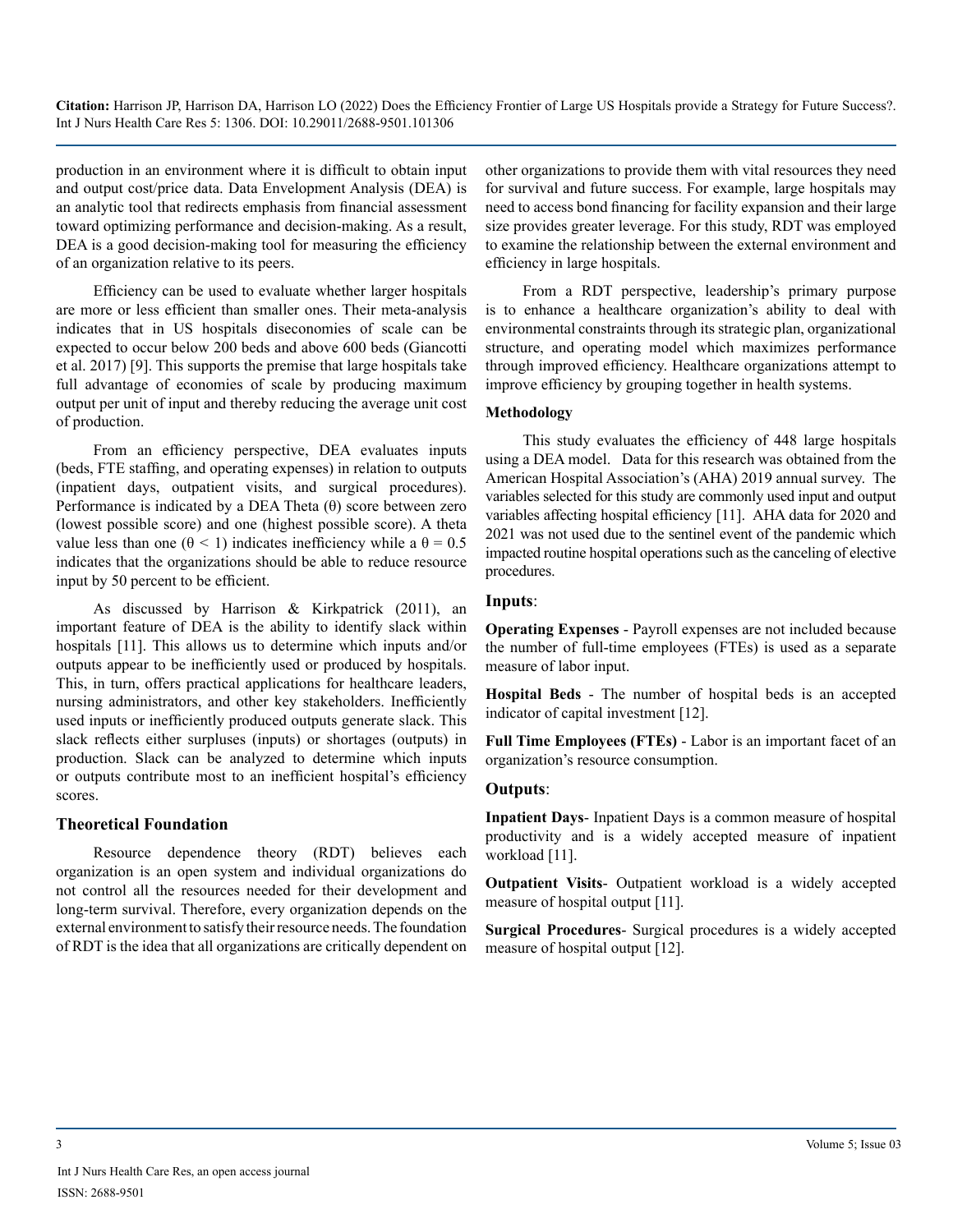#### **Results**

| Variable<br>$N = 448$      | Mean          | <b>Standard Deviation</b> | <b>Maximum</b>  | <b>Minimum</b> |
|----------------------------|---------------|---------------------------|-----------------|----------------|
| Operating<br>Expenses      | \$987,104,473 | \$817,994,172             | \$6,554,748,000 | \$88,882,186   |
| FTE's                      | 4,849         | 3,733                     | 32,397          | 606            |
| <b>Beds</b>                | 646           | 306                       | 3,890           | 400            |
| <b>Inpatient Days</b>      | 171,683       | 86,224                    | 775,202         | 61,089         |
| <b>Surgical Procedures</b> | 23,462        | 17,885                    | 171,020         | 1,721          |
| <b>Outpatient Visits</b>   | 633,306       | 641,160                   | 8,091,607       | 35,543         |

**Table 1**: Descriptive Statistics for Large U.S. Hospitals; Data Source: 2019 American Hospital Association Survey.

Descriptive statistics for large hospitals in 2019 are shown in (Table 1). From an input perspective, the data show that the average operating expense of large hospitals was \$987,104,473. The average number of hospital beds in large hospitals was 646. The average number of FTEs in large hospitals was 4,849.

From an output perspective, the average inpatient days in large hospitals was 171,683 and the average number of outpatient visits was 633,306. The average number of surgical procedures for large hospitals was 23,462. A review of the descriptive statistics clearly documents that productivity in large hospitals is high. However, using descriptive statistics to analyze overall efficiency is cumbersome and lacks precision.

| $N = 448$                       |                  |
|---------------------------------|------------------|
| Average Efficiency Score        | $0.86$ or $86\%$ |
| Minimum Score                   | $0.58$ or $58\%$ |
| Maximum Score                   | 1.00 or $100\%$  |
| <b>Standard Deviation</b>       | 0.09             |
| Number of Efficient Hospitals   | 42 or $9\%$      |
| Number of Inefficient Hospitals | 406              |

**Table 2**: Summary of DEA Measures for large U.S. hospitals; Data Source: 2019 American Hospital Association Survey.

The results of the DEA for large hospitals in 2019 are presented in (Table 2) and shows the average efficiency score of large hospitals was .86 or 86 percent. The number of large hospitals on the efficiency frontier with a Theta score of 1.0 was 42 for 9 percent of large hospitals.

Those large hospitals located on the efficiency frontier represent the optimal application of inputs to create outputs. As a result, the large hospitals on the efficiency frontier serve as benchmarks for less efficient peer organizations and provide a strategy for future organizational success. This DEA analysis provides clear evidence of high efficiency among large US hospitals.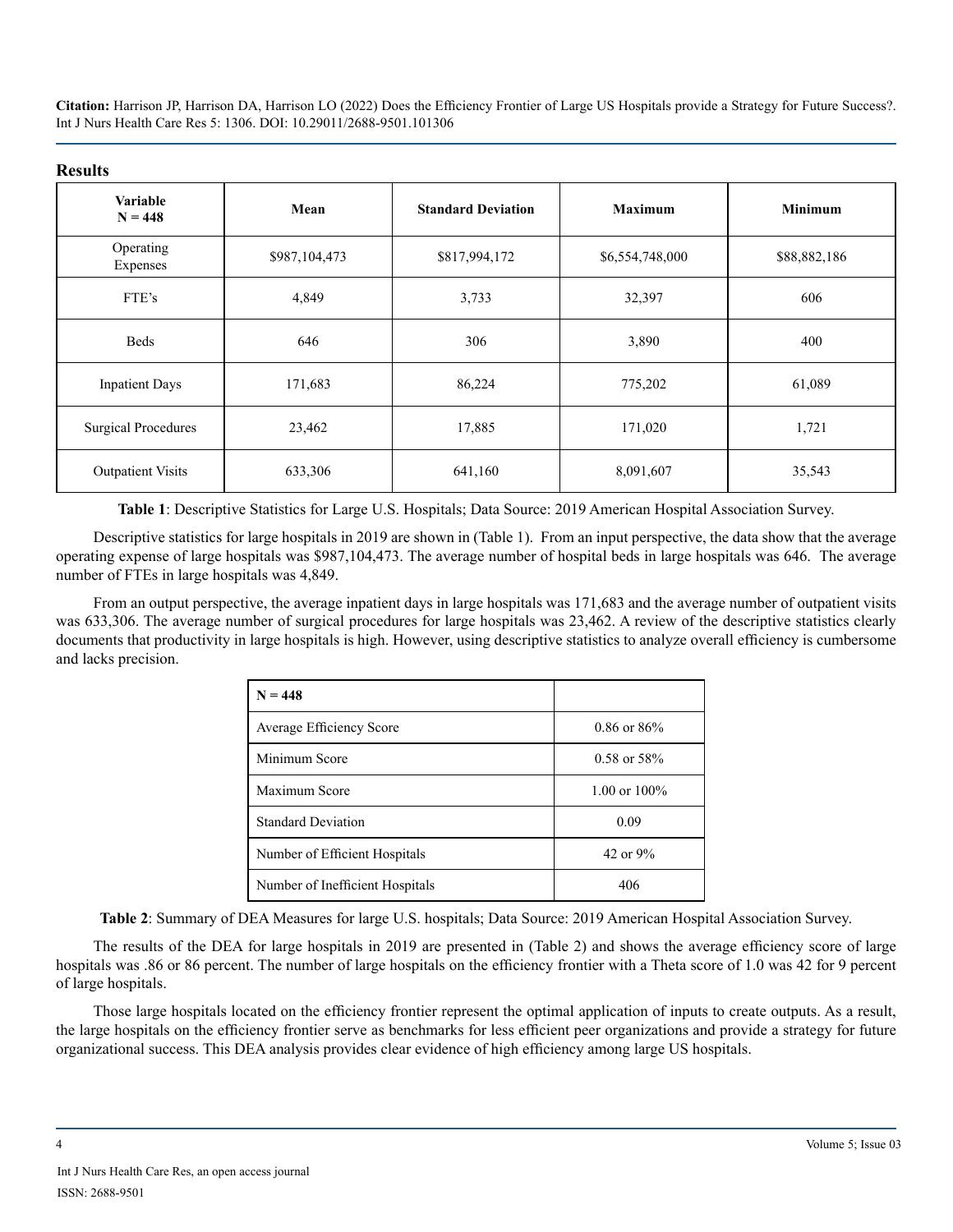| $N = 448$                              |              |
|----------------------------------------|--------------|
| <b>Input Inefficiency per Hospital</b> |              |
| <b>Excess Beds</b>                     | $\theta$     |
| Excess Operating Expenses (\$)         | \$67,797,153 |
| <b>Excess FTEs</b>                     | 344          |
| <b>Output Inefficiency</b>             |              |
| Shortage – Inpatient Days              | 1,668        |
| Shortage – Outpatient Visits           | 35,231       |
| Shortage – Surgical Procedures         | 706          |

**Table 3**: Analysis of inefficiency or slack for large U.S. hospitals; Data Source: 2019 American Hospital Association Survey.

Data for (Table 3) was calculated using DEA solver software and shows the average amount of slack among large hospitals, compared to those on the efficiency frontier (DEA score of 1). These results represent the combined scores of slack for the respective group of inefficient large hospitals. The combined scores were then divided by the number of inefficient hospitals to calculate the average level of slack for an inefficient large hospital. This average level of slack

provides a measure of overall inefficiency.

From an input perspective, the results show that based upon the level of output, there was no slack in beds for large hospitals and that these hospitals are optimally sized for their outputs of production. The average slack in operating expenses for large hospitals was \$ 67,797,153. The average slack in FTEs for large hospitals was 344.

DEA also measures the level of inefficiency in output. From an output perspective, DEA showed the level of output in inpatient days for large hospitals was underutilized by 1,668. Similarly, outpatient visits in large hospitals were underutilized by 35,231. The slack in surgical procedures in large hospitals was 706. DEA shows that based on the efficiency frontier, the level of performance among the outputs could be improved.

As discussed in (Table 4), the overall efficiency of for-profit hospitals was 87% versus 86% efficiency for not-for- profit/nonfederal government hospitals. Additionally, 16% of for-profit hospitals were on the efficiency frontier versus only 9% of not-forprofit/non-federal government hospitals. The data show a higher percent of the for-profit large US hospitals are on the efficiency frontier which indicate they better manage the use of resources to enhance outputs through the reduction of slack.

|                                 | For-Profit $N = 43$  | $NFP/Non-Fed = 405$ |
|---------------------------------|----------------------|---------------------|
| <b>Average Efficiency Score</b> | $0.87$ or $87\%$     | $0.86$ or $86\%$    |
| Number of Efficient Hospitals   | $7 \text{ or } 16\%$ | 35 or $9\%$         |
| Number of Inefficient Hospitals | 36                   | 370                 |

**Table 4**: DEA Measures of For-Profit and NFP/Non-Federal Govt. large U.S. hospitals; Data Source: 2019 American Hospital Association Survey.

| <b>Level of Efficiency</b>                | .69 or $69\%$ |
|-------------------------------------------|---------------|
| Input Inefficiency of large U.S. hospital |               |
| Excess Beds                               | $\theta$      |
| <b>Excess Operating Expenses</b>          | \$448,592,433 |
| <b>Excess FTEs</b>                        | 1048          |
| <b>Output Inefficiency of NFP</b>         |               |
| Shortage – Inpatient Days                 | $\Omega$      |
| Shortage – Outpatient Visits              | 284,477       |
| Shortage – Surgical Procedures            | $\theta$      |

**Table 5:** Case Study of an inefficient large U.S. hospital; Data Source: 2019 American Hospital Association Survey.

(Table 5) is a case study for a large hospital operating below the average efficiency of similar hospitals in 2019. As stated previously, healthcare leaders, nursing administrators, and other stakeholders of inefficient hospitals can improve efficiency by analyzing DEA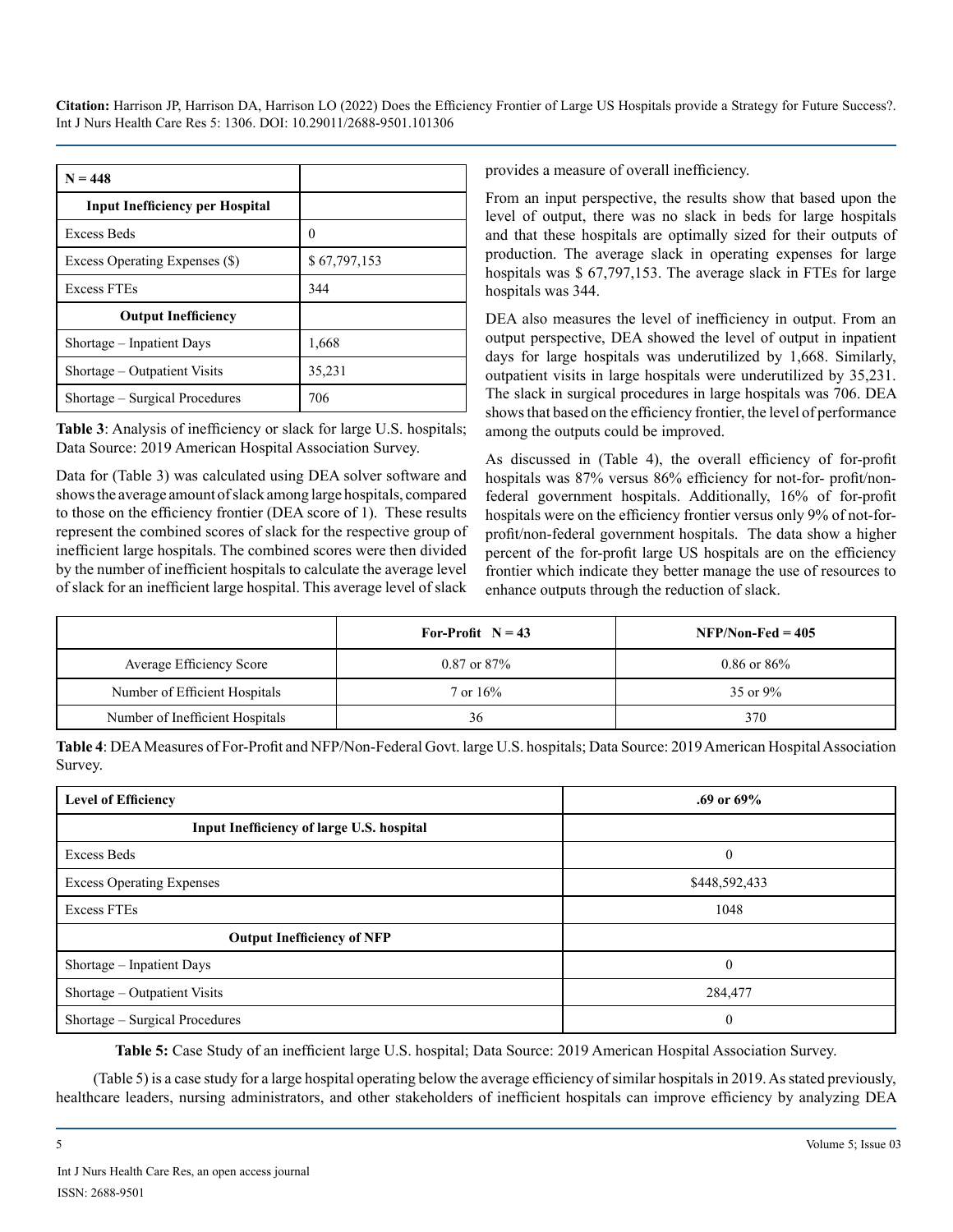results. For example, the DEA score of 0.69 or 69 percent is not on the efficiency frontier and is well below the average efficiency score of 0.86 or 86 percent for other large hospitals in 2019. According to the DEA analysis, in order to become efficient, the case study large hospital should reduce operating expenses by \$448,592,433 and reduce FTEs by 1,048.

As addressed previously, the case study hospital has no excess beds. From an output perspective, the case study hospital does not need to improve its output in inpatient days or surgical procedures. However, it should increase outpatient visits by 284,477. If all the adjustments discussed previously are implemented, DEA suggests that this case study large hospital could approach the efficiency frontier.

# **Discussion**

Our study shows large hospitals are highly efficient but there is opportunity for improvement. This study clearly documents that the number of excess hospital beds is not a cause of large hospital inefficiency. The data show that the average large hospital could reduce staffing by an average of 344 FTEs. The AHA data for hospital FTE's includes administrative support staff as well as direct care FTE's. Healthcare leaders need to carefully examine which FTE's might contribute to the inefficiency. At \$64,647 per FTE this represents a potential average savings in staff at large hospitals of \$22,238,568 per hospital. Also, the average large hospital could reduce operating expenses by \$67,797,153.

The volume of outpatient visits in large hospitals is significant and will continue to increase over time. This is consistent with changes in the healthcare industry resulting in shorter hospital lengths of stays and increased outpatient services. Large hospitals also have significant workload with an average of 171,682 inpatient days per hospital, 23,462 surgical procedures and with an average of 633,306 outpatient visits per hospital. Based on a low rate of slack among these variables, this clearly documents high productivity and efficiency.

#### **Managerial Implications**

From a management perspective, the results of this study show that with an average efficiency of 86%, large US hospitals are among the most efficient in the hospital industry. From a resource allocation perspective, this study found the continuing opportunity for reducing the level of operating expenses. When reviewing the allocation of manpower, the DEA data showed an excess of FTEs among large US hospitals.

Reducing operating expenses and labor may improve efficiency and enhance the hospital's bottom line. Efficiency gains as represented by higher productivity must be realized on a sustainable basis. Hospitals have been successful in increasing occupancy rates by expanding market presence through increased

inpatient volume. Such increases in productivity allow for greater economies of scale. Benchmarking against the efficiency frontier will help the organization to further ascertain its competitive position in the market.

Our research is supported by Rosko et al. (2020) who also believe hospital leaders may respond to reductions in federal hospital payment policy by cutting expenses [6]. However, it is important to reduce expenses in a manner consistent with the organizations strategic plan with a focus on improved quality to increase value based payments. We believe that hospitals which can increase efficiency while maximizing quality will be rewarded with increased profits. These profits could then be used to fund critical staffing shortages, future capital projects, or expand services to the community.

In contrast, inefficient hospitals which face financial losses will be forced to reduce the volume or quality of their services. As a result, hospitals must implement a strategy to move towards the "efficiency frontier" because it is the only way to increase services without increasing costs or compromising quality.

#### **Policy Implications**

It is clear that healthcare policymakers are seeking increased efficiency in the care delivery system. For example, Medicare and Medicaid currently account for over 40% of payments to hospitals. The payment in the early years of fee for service has been reduced for many hospitals under the Value Based Purchase (VBP) program. As a result, in recent years many hospitals tended to lose money when serving Medicare and Medicaid patients (MedPac, 2018) [13].

Inefficient large hospitals must develop a strategy to improve their efficiency in order to increase profitability. Clearly, large hospitals must continue their focus on efficiency, quality and profitability to ensure their long-term survival. This is supported by Giancotti et al. (2017) whose meta-analysis supports a government policy of expanding larger hospitals and restructuring or closing smaller hospitals [9]. Their research found the optimal bed size for hospital economies of scale start at 200-300 beds and diseconomies of scale can begin to occur above 600 beds.

In summary, many countries have been reorganizing their hospital industries to reduce excess capacity. These actions have reduced the numbers of hospital beds operated in many countries. Fortunately, the results of our study show success in this planning because there is no hospital bed inefficiencies among large U.S. hospitals.

However, the number of hospital mergers continues to grow as other hospitals try to leverage economies of scale and improve the quality of care. The research shows a policy of expanding larger hospitals and restructuring or closing smaller hospitals is